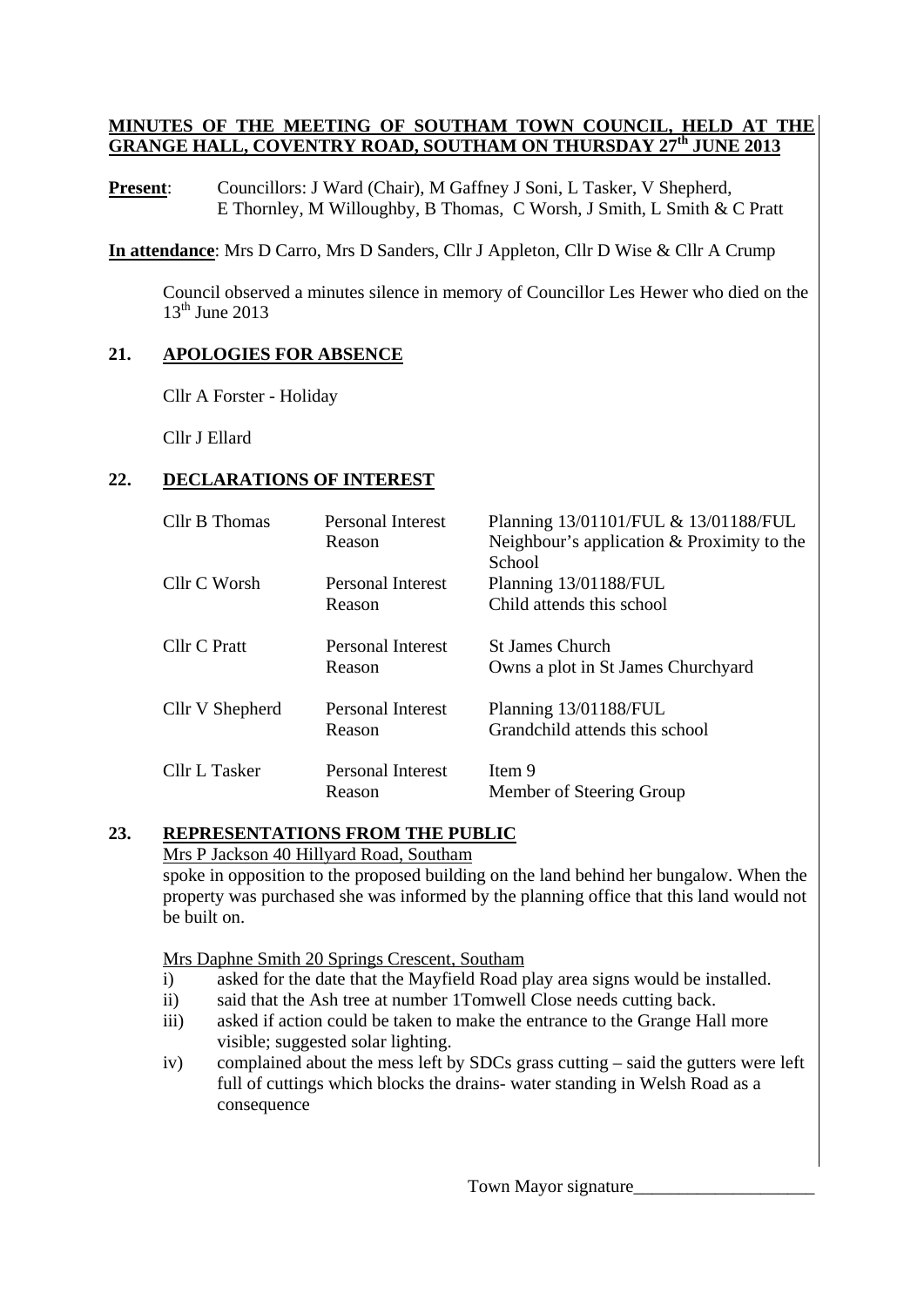Mr G Oubridge 42 Hillyard Road, Southam

spoke in support of Mrs Jackson's objection to building on the land near his home. He said that this land is used for recreation and should be an area of restraint and that there are other areas more suitable for building houses.

# **24. MINUTES OF THE PREVIOUS MEETING**

#### **RESOLVED:**

**i) That the Minutes of the Meeting held on Thursday 23rd May 2013 be confirmed and signed by the Mayor.** 

**25. ACCOUNTS FOR PAYMENT RESOLVED: That payment of accounts dated June 2013, totalling £8248.92 be authorised.** 

## **26. APPLICATIONS FOR PLANNING PERMISSION**

i) Council considered the applications for planning permission detailed on the schedule dated June 2013 upon which the Town Council had been consulted by Stratford District Council. ii) Planning Application decisions dated June 2013 **Noted**  iii) Planning Committee Meeting Dates

**Noted** 

## **27. TOWN CLERK'S REPORT**

## **27.1 PUBLIC REPRESENTATIONS**

Mrs Jackson and Mr Oubridge were informed by the Town Clerk that STC had been contacted by developers who wish to build 88 dwellings on the land in question. The developer is meeting with the Council on 11th July 2013. Residents will be kept informed, when the Council has any further information and if plans are submitted then a public meeting will be held to allow all residents to express their views.

Mrs Smith was advised by the Town Clerk that

- i) no date had yet been set for the installation of the signs
- ii) she would inform WCC of the condition of the Ash tree
- iii) the matter of the entrance to the Grange Hall would be put on the agenda for the Stewards meeting and also be referred to the Grange Hall Management Committee
- iv) Grasscutting is an issue over which she is constantly in contact with SDC; she would add these concerns to her list.

## **27.2 MR L HEWER/CASUAL VACANCY RESOLVED to advertise the Casual Vacancy**

### **27.3 SOUTHAM FIRST- S106 MONIES RESOLVED to discuss this matter with Dave Webb**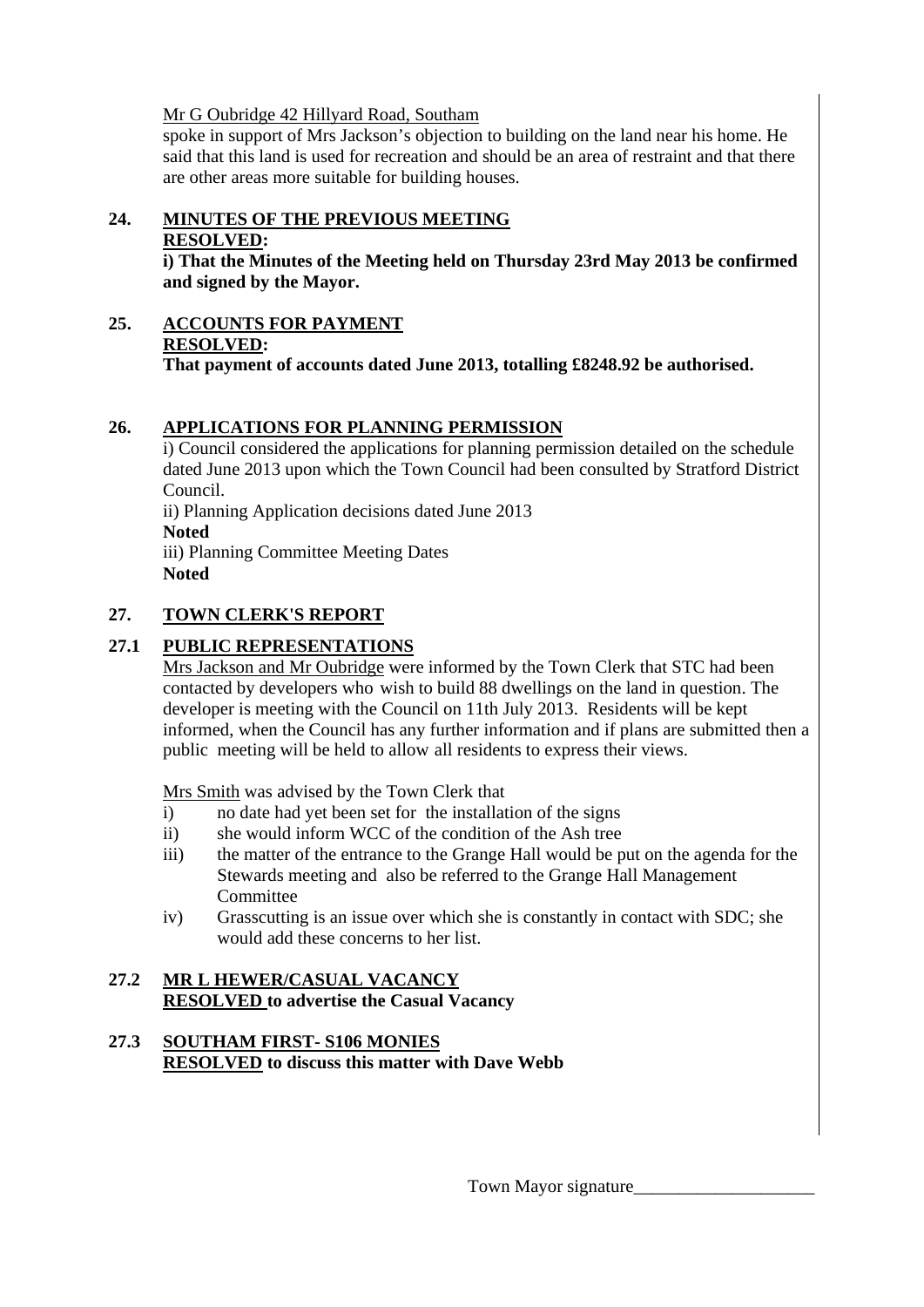### **27.4 HIGH SPEED RAIL: CONSULTATION ON THE DRAFT ENVIRONMENTAL STATEMENT AND DESIGN REFINEMENT**

 **RESOLVED** to use the proposed response but in addition to stress

- i) the enormous effect that the construction will have on Southam
- ii) the acoustical environmental effects of the tunnels
- iii) the effects on the water table
- iv) the possibilities of high speed accidents
- v) the importance of individuals making their own response

## **27.5 CCTV REPORT**

 **Noted** 

#### **27.6 ELECTORAL REVIEW OF STRATFORD ON AVON RESOLVED** to propose

- i) two Southam Wards with one member for each GM7 & GM8 and GM6 & GM9 to be called Southam East and Southam West
- ii) Leamington Spa & Rugby as local areas
- iii) Leamington Spa & Rugby

## **27.7 COMMUNITY INFRASTRUCTURE LEVY GUIDEANCE**

 **RESOLVED to seek further information regarding registering local assets, in particular the Holy Well Valley** 

**27.8 ACCOUNTS** members considered the Accounts 2012/13 and congratulated the Responsible Financial Officer and Financial Officer and on the production and presentation of the Accounts information.

#### **RESOLVED**

- **i) To accept the Internal Audit Report for the financial year 2012/13**
- **ii) To approve the accounts 2012/2013**
- **iii) That the statement of Accounts be signed by the Town Mayor and the Town Clerk and submitted to the External Auditor**
- **iv) That the Southam Town Council Annual Governance Statement is approved and signed by the Town Mayor**
- **v) That the Financial and Non Financial Risk Assessment is approved, subject to the addition of further details of the ownership of the Grange Hall, and signed by the Town Mayor**
- **vi) That Section 2 Annual Governance Statement be signed by the Town Mayor and the Town Clerk and submitted to the External Auditor**
- **vii)That the Draft Financial Regulations are adopted by Southam Town Council**
- **viii) That the Town Council has reviewed the Internal Audit process and is satisfied with its scope and effectiveness**

#### **27.9 BUDGET 2013/14 QUARTERLY REPORT Noted**

| 27.10 | <b>COUNCIL MEETING DATES</b>             | <b>ENV MEETING DATES</b>                |
|-------|------------------------------------------|-----------------------------------------|
|       | Thursday $25^{th}$ July 2013             | Thursday $11^{th}$ July 2013            |
|       | <b>August Recess</b>                     |                                         |
|       | Thursday 26 <sup>th</sup> September 2013 | Thursday $12^{th}$ September 2013       |
|       | Thursday 24 <sup>th</sup> October 2013   | Thursday 10 <sup>th</sup> October 2013  |
|       | Thursday 28 <sup>th</sup> November 2013  | Thursday 14 <sup>th</sup> November 2013 |
|       | <b>December Recess</b>                   |                                         |
|       |                                          |                                         |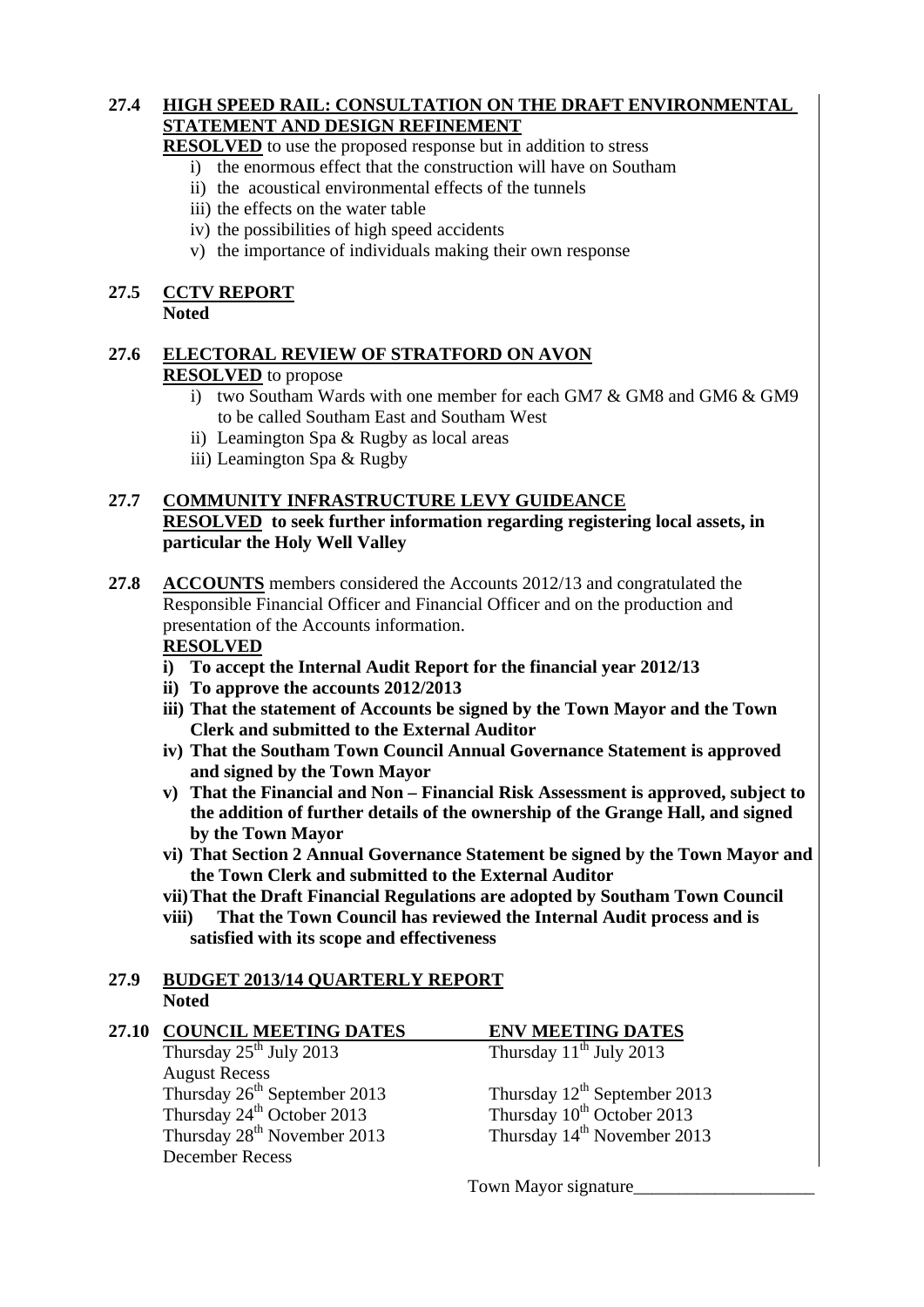**Noted** 

#### **28. CORRESPONDENCE**

- **28.1 SOUTHAM CIVIC IDEAS FORUM MAY MEETING MINUTES Noted**
- **28.2 SOUTHAM LIVING HISTORY TEAM THE BATTLE OF SOUTHAM Noted**
- **28.3 JEREMY WRIGHT MP TOWN COUNCIL PRECEPTS Noted**
- **28.4 SOUTHAM CARNIVAL COMMITTEE THANK YOU Noted**
- **28.5 SOUTHAM CHRISTMAS LIGHTS-MEETING MINUTES Noted**
- **28.6 CLAIRE OF YARN BUSTERS TUESDAY MARKET Noted**

#### **29**. **REPORT ON AN ENVIRONMENTAL WORKING PARTY MEETING ON 13TH JUNE 2013**

**29.1 APPOINTMENTS OF REPRESENTATIVES TO SOUTHAM TOWN COUNCIL WORKING PARTIES AND OUTSIDE BODIES RESOLVED That no changes be made to the list dated June 2013 (see attached)** 

#### **29.2. SOUTHAM TOWN CEMETERY SURVEY**

Following feedback received from the last Town Council meeting, members were requested to consider the amended survey and confirm if they are happy with it in order for it to be distributed.

 **RESOLVED**

 **That the survey is distributed to every household through the Express Advertiser, copies placed in the Library, advertised on websites and notices put up on Town Noticeboards** 

**29.3 PLANNING APPLICATIONS See attached list** 

#### **29.4 QUESTIONS FOR COUNTRY AND DISTRICT COUNCILLORS**

Is WCC considering changing to unitary authorities system in Warwickshire and if not why not? Indications from elsewhere in the UK show it can save money and prevent the need for loss of services

#### **29.5 DISABLED FRIENDLY KISSING GATE – PARK LANE RECREATION**

Option 1.That the hoops are removed from the kissing gate at the bottom of the park to allow the gate to open fully, but it will only open one way, this will be the cheapest

Town Mayor signature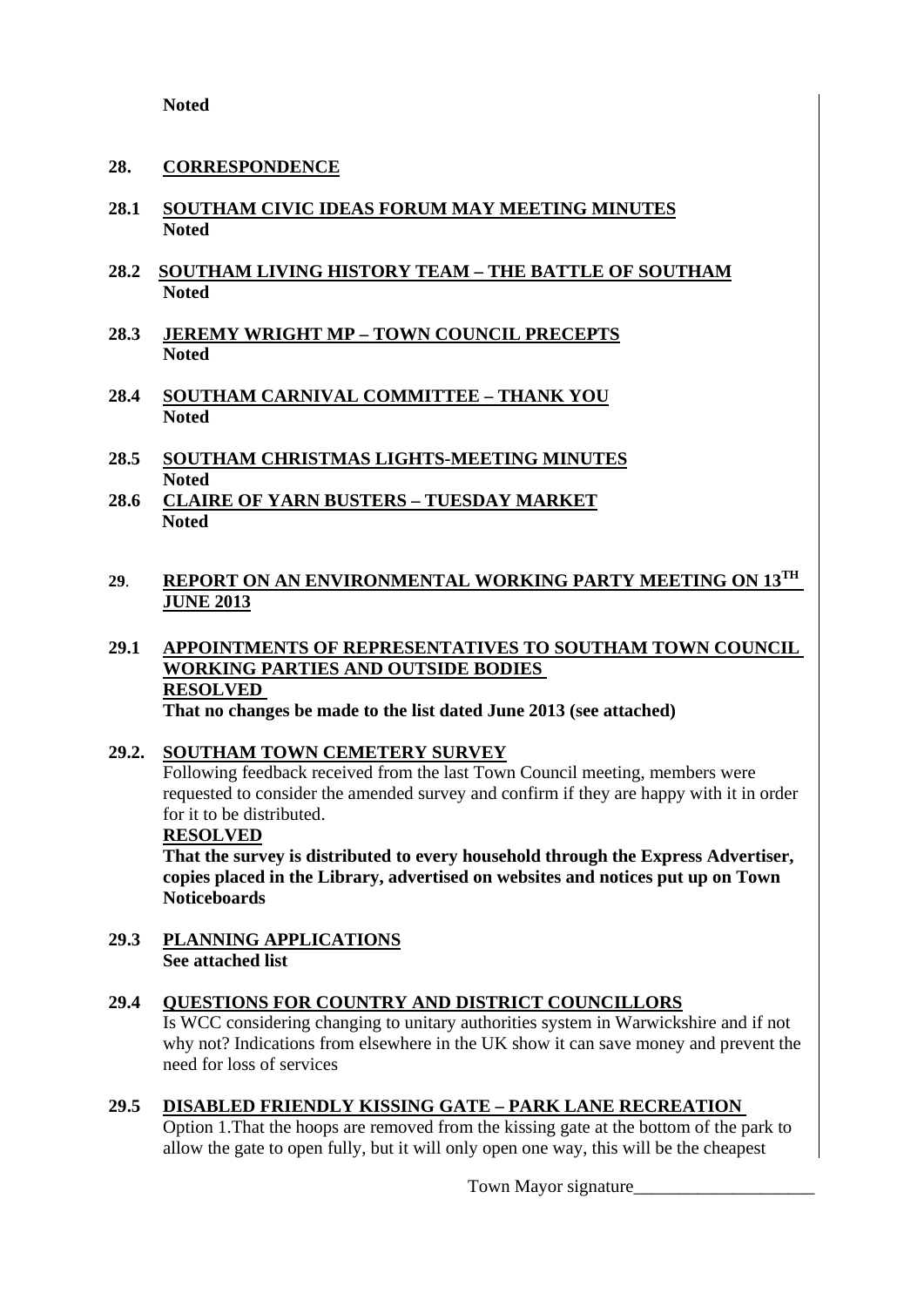option costing no more than £50 Option 2. Changing the kissing get at the bottom of the park to a disabled friendly gate, the cost of this will be in the region of £500 (supply and install gate)

 **RESOLVED To initially go for option 1, if that does not solve the problem then the Council may have to go for option 2 in order for the council to fulfil its obligations under disability legislation** 

#### **29.6 COUNCILLOR SURGERIES**

Members were requested to consider the future of Councillor Surgeries.  **RESOLVED**

- **i) the Councillor Surgeries should continue**
- **ii) to reduce the surgery time to one hour**
- **iii) posters and adverts advising residents need to be displayed**
- **iv) a new rota is required from July**

#### **29.7. YOUTH CLUB STEERING GROUP Noted**

#### **30. INFORMATION FROM COUNTY AND DISTRICT COUNCILLORS**

 District Cllr A Crump advised of the importance of a Neighbourhood Plan as it still has an impact on decision making for planning staff and Committee

County Cllr J Appleton advised the following:

- o that it was unlikely any change to unitary authority would be considered before the next election as there was ' no appetite currently for a merger' there would be start-up costs and initially it would cost more than the current system
- o that the Chancellor had announced a 10% reduction in LG spending and a freeze on public sector pay

#### **31. BUSINESS WHICH IN THE OPINION OF THE MAYOR SHOULD BE CONSIDERED AS A MATTER OF URGENCY**

#### **31.1 TOLLGATE ROAD PLAY AREA MEETING**

 **RESOLVED i) that the Town Clerk, subject to taking legal advice regarding prejudice to the Council's case, should arrange a meeting between the Town Clerk, the Mayor, the relevant officer from WCC and Cllr John Appleton to discuss option three ii) that the decision to agree option three be delegated to the Town Clerk in consultation with the Mayor** 

#### **32. EXCLUSION OF THE PUBLIC FROM THE MEETING** It was moved and

**RESOLVED: that pursuant to Section 1(2) of the Public Bodies (Admission to Meetings) Act 1960 the public be excluded from the meeting because publicity would be prejudicial to the public interest by reason of the confidential nature of the business to be transacted** 

#### **33. STAFF SALARIES AND PAYMENT FOR SERVICES RESOLVED: To authorise payments of staff salaries dated June 2013**